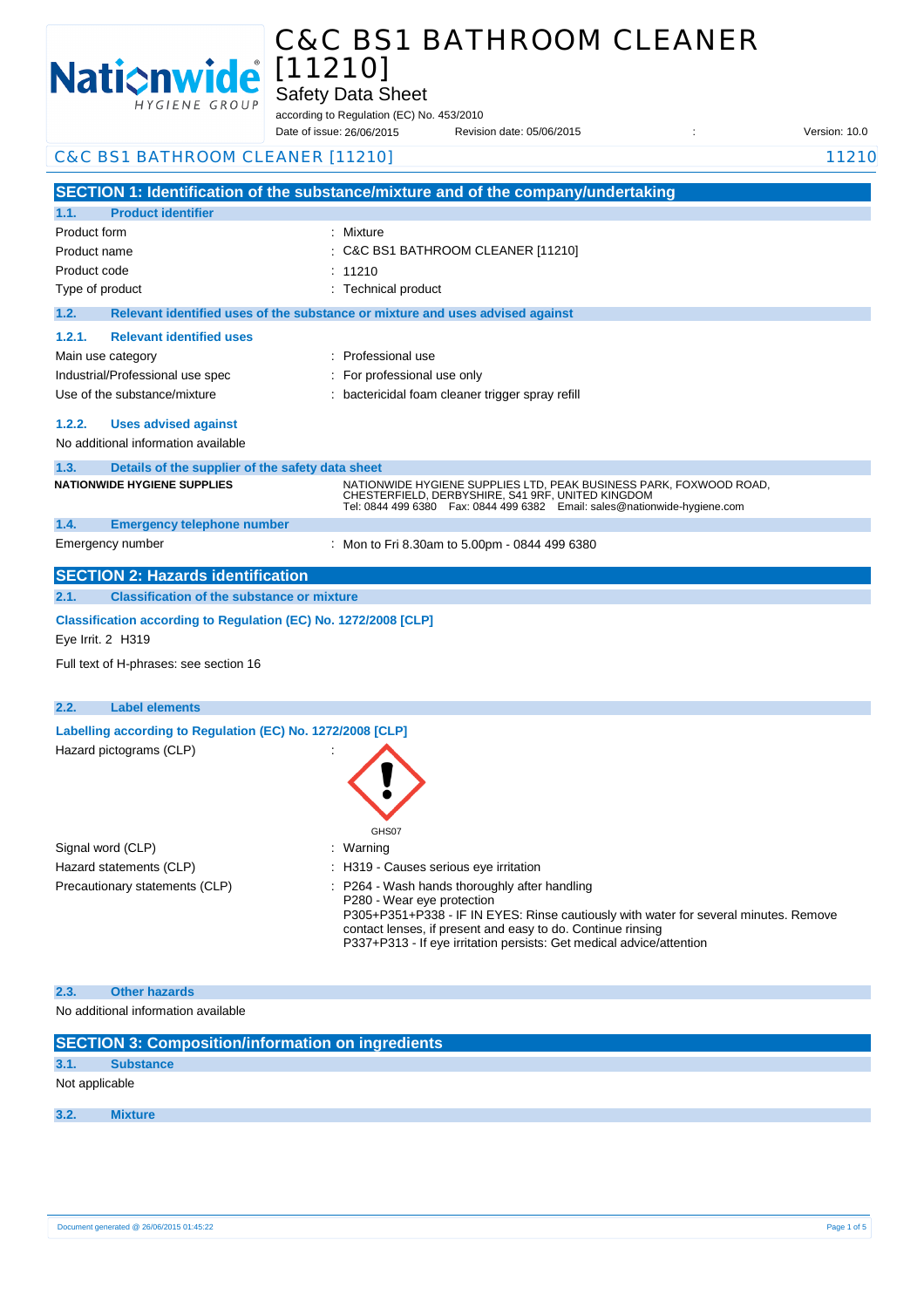# C&C BS1 BATHROOM CLEANER [11210] 11210

## Safety Data Sheet

according to Regulation (EC) No. 453/2010

| <b>Name</b>                                                             | <b>Product identifier</b> | $\frac{9}{6}$ | <b>Classification according to</b><br>Directive 67/548/EEC | <b>Classification according to</b><br><b>Regulation (EC) No.</b><br>1272/2008 [CLP] |
|-------------------------------------------------------------------------|---------------------------|---------------|------------------------------------------------------------|-------------------------------------------------------------------------------------|
| Oxirane, 2-methyl-, polymer with oxirane,<br>mono(2-propylheptyl) ether | (CAS No) Polymer DT03     | $1 - 5$       | Xn; R22<br>Xi: R41                                         | Acute Tox. 4 (Oral), H302<br>Eye Dam. 1, H318                                       |

Full text of R- and H-phrases: see section 16

|                         | <b>SECTION 4: First aid measures</b>                                                         |                                                                                                                                                                                               |
|-------------------------|----------------------------------------------------------------------------------------------|-----------------------------------------------------------------------------------------------------------------------------------------------------------------------------------------------|
| 4.1.                    | <b>Description of first aid measures</b>                                                     |                                                                                                                                                                                               |
|                         | First-aid measures general                                                                   | : Get medical advice/attention if you feel unwell.                                                                                                                                            |
|                         | First-aid measures after inhalation                                                          | Remove person to fresh air and keep comfortable for breathing.                                                                                                                                |
|                         | First-aid measures after skin contact                                                        | Wash with plenty of soap and water.                                                                                                                                                           |
|                         | First-aid measures after eye contact                                                         | IF IN EYES: Rinse cautiously with water for several minutes. Remove contact lenses, if present<br>and easy to do. Continue rinsing. If eye irritation persists: Get medical advice/attention. |
|                         | First-aid measures after ingestion                                                           | Give nothing or a little water to drink. Get medical advice/attention if you feel unwell.                                                                                                     |
| 4.2.                    | Most important symptoms and effects, both acute and delayed                                  |                                                                                                                                                                                               |
|                         | Symptoms/injuries after inhalation                                                           | May cause respiratory irritation.                                                                                                                                                             |
|                         | Symptoms/injuries after skin contact                                                         | Repeated exposure may cause skin dryness or cracking.                                                                                                                                         |
|                         | Symptoms/injuries after eye contact                                                          | Causes eye irritation.                                                                                                                                                                        |
|                         | Symptoms/injuries after ingestion                                                            | May cause a light irritation of the linings of the mouth, throat, and gastrointestinal tract.                                                                                                 |
| 4.3.                    |                                                                                              | Indication of any immediate medical attention and special treatment needed                                                                                                                    |
|                         | Treat symptomatically.                                                                       |                                                                                                                                                                                               |
|                         | <b>SECTION 5: Firefighting measures</b>                                                      |                                                                                                                                                                                               |
| 5.1.                    | <b>Extinguishing media</b>                                                                   |                                                                                                                                                                                               |
|                         | Suitable extinguishing media                                                                 | : Carbon dioxide. Dry powder. Foam.                                                                                                                                                           |
|                         |                                                                                              |                                                                                                                                                                                               |
| 5.2.                    | Special hazards arising from the substance or mixture<br>No additional information available |                                                                                                                                                                                               |
|                         |                                                                                              |                                                                                                                                                                                               |
| 5.3.                    | <b>Advice for firefighters</b>                                                               |                                                                                                                                                                                               |
|                         | No additional information available                                                          |                                                                                                                                                                                               |
|                         | <b>SECTION 6: Accidental release measures</b>                                                |                                                                                                                                                                                               |
| 6.1.                    | Personal precautions, protective equipment and emergency procedures                          |                                                                                                                                                                                               |
| 6.1.1.                  | For non-emergency personnel                                                                  |                                                                                                                                                                                               |
|                         | <b>Emergency procedures</b>                                                                  | : Evacuate unnecessary personnel.                                                                                                                                                             |
| 6.1.2.                  | For emergency responders                                                                     |                                                                                                                                                                                               |
|                         | Protective equipment                                                                         | : Use personal protective equipment as required.                                                                                                                                              |
| 6.2.                    | <b>Environmental precautions</b>                                                             |                                                                                                                                                                                               |
|                         | Avoid release to the environment.                                                            |                                                                                                                                                                                               |
|                         |                                                                                              |                                                                                                                                                                                               |
| 6.3.<br>For containment | Methods and material for containment and cleaning up                                         | Collect spillage.                                                                                                                                                                             |
|                         | Methods for cleaning up                                                                      | Soak up spills with inert solids, such as clay or diatomaceous earth as soon as possible.                                                                                                     |
|                         |                                                                                              |                                                                                                                                                                                               |
| 6.4.                    | <b>Reference to other sections</b>                                                           |                                                                                                                                                                                               |
|                         |                                                                                              | For further information refer to section 8: "Exposure controls/personal protection". For further information refer to section 13.                                                             |
|                         | <b>SECTION 7: Handling and storage</b>                                                       |                                                                                                                                                                                               |
| 7.1.                    | <b>Precautions for safe handling</b>                                                         |                                                                                                                                                                                               |
|                         | Precautions for safe handling                                                                | : Avoid contact with eyes.                                                                                                                                                                    |
|                         | Hygiene measures                                                                             | Do not eat, drink or smoke when using this product.                                                                                                                                           |
| 7.2.                    | Conditions for safe storage, including any incompatibilities                                 |                                                                                                                                                                                               |
|                         | Technical measures                                                                           | Does not require any specific or particular technical measures.                                                                                                                               |
|                         | Storage conditions                                                                           | Keep container closed when not in use.                                                                                                                                                        |
|                         | Incompatible products                                                                        | Oxidizing agent. Strong acids. Strong bases.                                                                                                                                                  |
|                         | Special rules on packaging                                                                   | Keep only in original container.                                                                                                                                                              |
| 7.3.                    | <b>Specific end use(s)</b>                                                                   |                                                                                                                                                                                               |
|                         | No additional information available                                                          |                                                                                                                                                                                               |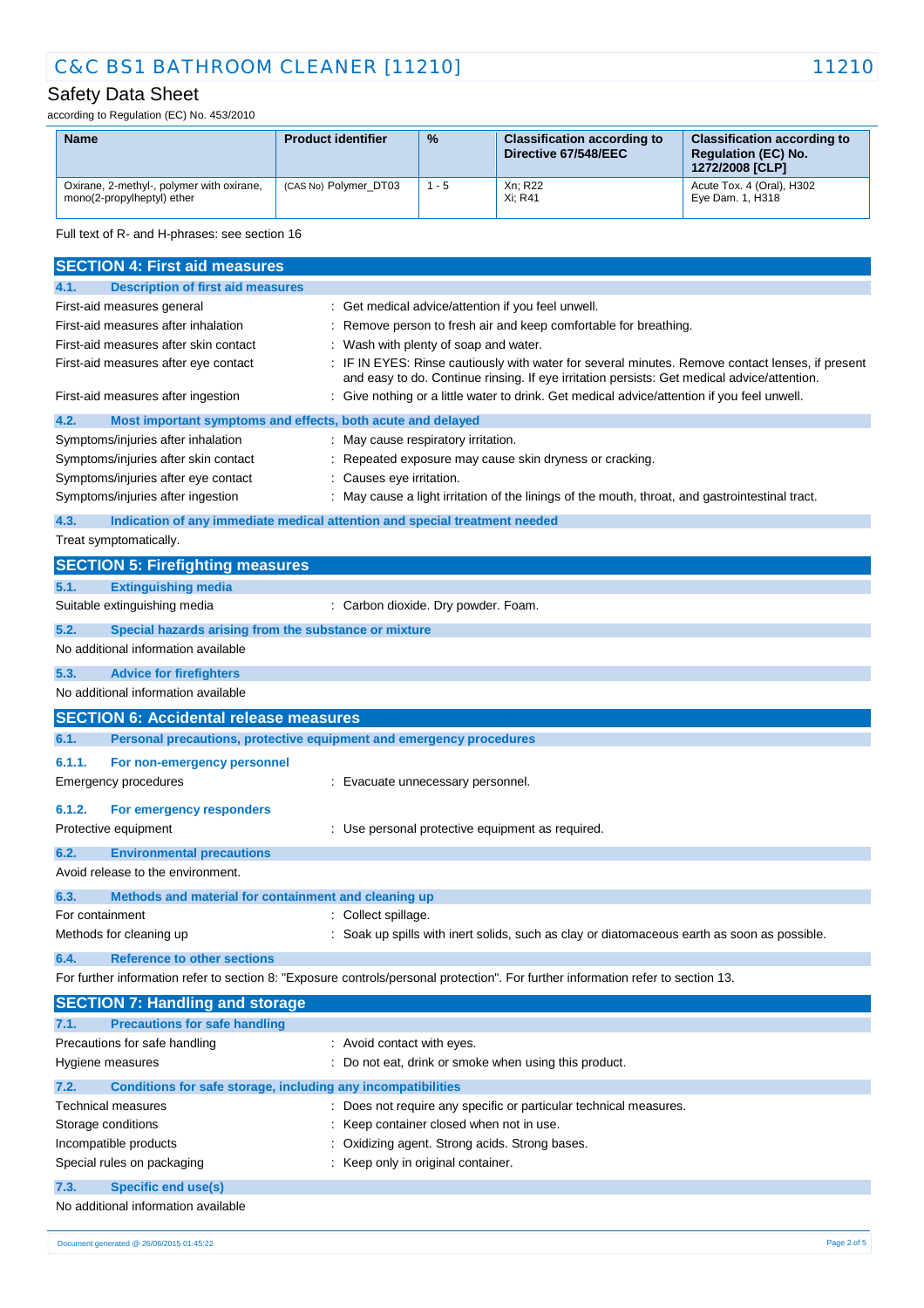# C&C BS1 BATHROOM CLEANER [11210] 11210

## Safety Data Sheet

according to Regulation (EC) No. 453/2010

## **SECTION 8: Exposure controls/personal protection**

## **8.1. Control parameters**

No additional information available

| 8.2.            | <b>Exposure controls</b>          |                                                        |
|-----------------|-----------------------------------|--------------------------------------------------------|
|                 | Materials for protective clothing | : Not required for normal conditions of use            |
| Hand protection |                                   | : In case of repeated or prolonged contact wear gloves |
| Eye protection  |                                   | : Safety glasses                                       |
|                 | Skin and body protection          | : Not required for normal conditions of use            |
|                 | Respiratory protection            | : Not required for normal conditions of use            |
|                 |                                   |                                                        |



| <b>SECTION 9: Physical and chemical properties</b>            |                   |
|---------------------------------------------------------------|-------------------|
| Information on basic physical and chemical properties<br>9.1. |                   |
| Physical state                                                | Liquid            |
| Appearance                                                    | Liquid.           |
| Colour                                                        | dark green.       |
| Odour                                                         | sharp.            |
| Odour threshold                                               | No data available |
| рH                                                            | 3.1               |
| Relative evaporation rate (butylacetate=1)                    | No data available |
| Melting point                                                 | No data available |
| Freezing point                                                | No data available |
| Boiling point                                                 | No data available |
| Flash point                                                   | No data available |
| Auto-ignition temperature                                     | No data available |
| Decomposition temperature                                     | No data available |
| Flammability (solid, gas)                                     | No data available |
| Vapour pressure                                               | No data available |
| Relative vapour density at 20 °C                              | No data available |
| Relative density                                              | 1                 |
| Solubility                                                    | No data available |
| Log Pow                                                       | No data available |
| Viscosity, kinematic                                          | No data available |
| Viscosity, dynamic                                            | No data available |
| Explosive properties                                          | No data available |
| Oxidising properties                                          | No data available |
| <b>Explosive limits</b>                                       | No data available |
|                                                               |                   |

### **9.2. Other information**

No additional information available

|       | <b>SECTION 10: Stability and reactivity</b> |
|-------|---------------------------------------------|
| 10.1. | <b>Reactivity</b>                           |
|       | No additional information available         |
| 10.2. | <b>Chemical stability</b>                   |
|       | Stable under normal conditions.             |
| 10.3. | <b>Possibility of hazardous reactions</b>   |
|       | No additional information available         |
| 10.4. | <b>Conditions to avoid</b>                  |
|       | No additional information available         |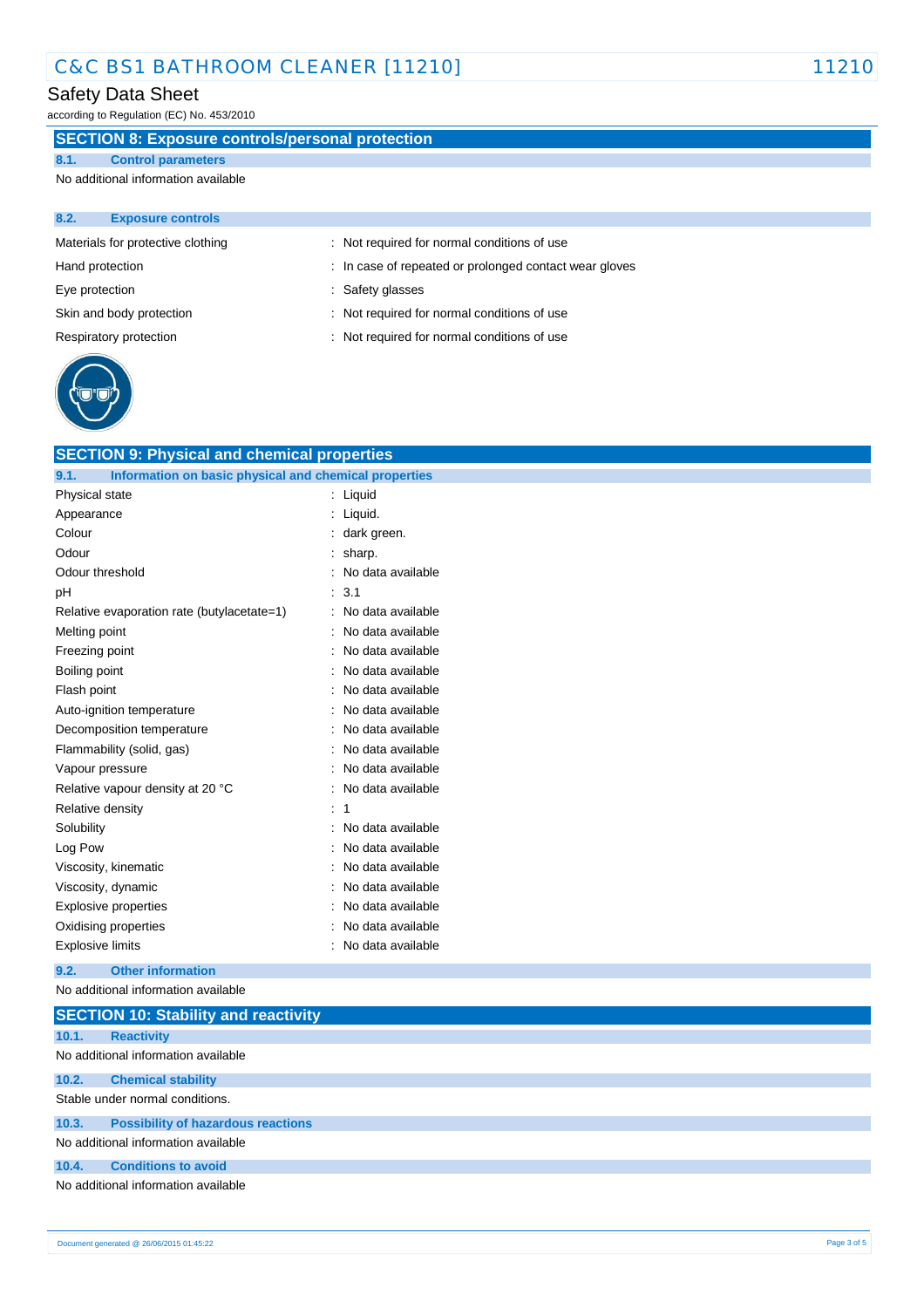# C&C BS1 BATHROOM CLEANER [11210] 11210

## Safety Data Sheet

according to Regulation (EC) No. 453/2010

## **10.5. Incompatible materials**

## No additional information available

### **10.6. Hazardous decomposition products**

No additional information available

| <b>SECTION 11: Toxicological information</b>          |                                             |  |
|-------------------------------------------------------|---------------------------------------------|--|
| Information on toxicological effects<br>11.1.         |                                             |  |
| Acute toxicity                                        | : Not classified                            |  |
| Skin corrosion/irritation                             | : Not classified<br>pH: 3.1                 |  |
| Serious eye damage/irritation                         | : Causes serious eye irritation.<br>pH: 3.1 |  |
| Respiratory or skin sensitisation                     | : Not classified                            |  |
| Germ cell mutagenicity                                | : Not classified                            |  |
| Carcinogenicity                                       | : Not classified                            |  |
| Reproductive toxicity                                 | : Not classified                            |  |
| Specific target organ toxicity (single exposure)      | : Not classified                            |  |
| Specific target organ toxicity (repeated<br>exposure) | : Not classified                            |  |
| Aspiration hazard                                     | Not classified<br>÷                         |  |

# **SECTION 12: Ecological information**

| 12.1.<br><b>Toxicity</b>                                                            |                   |
|-------------------------------------------------------------------------------------|-------------------|
| Oxirane, 2-methyl-, polymer with oxirane, mono(2-propylheptyl) ether (Polymer_DT03) |                   |
| LC50 fishes 1                                                                       | $> 10 - 100$ mg/l |
| EC50 Daphnia 1                                                                      | $> 10 - 100$ mg/l |
| ErC50 (other aquatic plants)                                                        | $> 10 - 100$ mg/l |
|                                                                                     |                   |
| <b>Persistence and degradability</b><br>12.2.                                       |                   |
| No additional information available                                                 |                   |
| <b>Bioaccumulative potential</b><br>12.3.                                           |                   |
| No additional information available                                                 |                   |
| 12.4.<br><b>Mobility in soil</b>                                                    |                   |
| No additional information available                                                 |                   |
| 12.5.<br><b>Results of PBT and vPvB assessment</b>                                  |                   |
| No additional information available                                                 |                   |
|                                                                                     |                   |
| <b>Other adverse effects</b><br>12.6.                                               |                   |
| No additional information available                                                 |                   |
| <b>SECTION 13: Disposal considerations</b>                                          |                   |
| <b>Waste treatment methods</b><br>13.1.                                             |                   |
| No additional information available                                                 |                   |
| <b>SECTION 14: Transport information</b>                                            |                   |
| In accordance with ADR / RID / IMDG / IATA / ADN                                    |                   |
| 14.1.<br><b>UN number</b>                                                           |                   |
| Not regulated for transport                                                         |                   |
| 14.2.<br><b>UN proper shipping name</b>                                             |                   |
| Proper Shipping Name (ADR)                                                          | Not applicable    |
| Proper Shipping Name (IMDG)                                                         | Not applicable    |
| Proper Shipping Name (IATA)                                                         | Not applicable    |
| 14.3.<br><b>Transport hazard class(es)</b>                                          |                   |

#### **ADR**

Transport hazard class(es) (ADR) : Not applicable

## **IMDG**